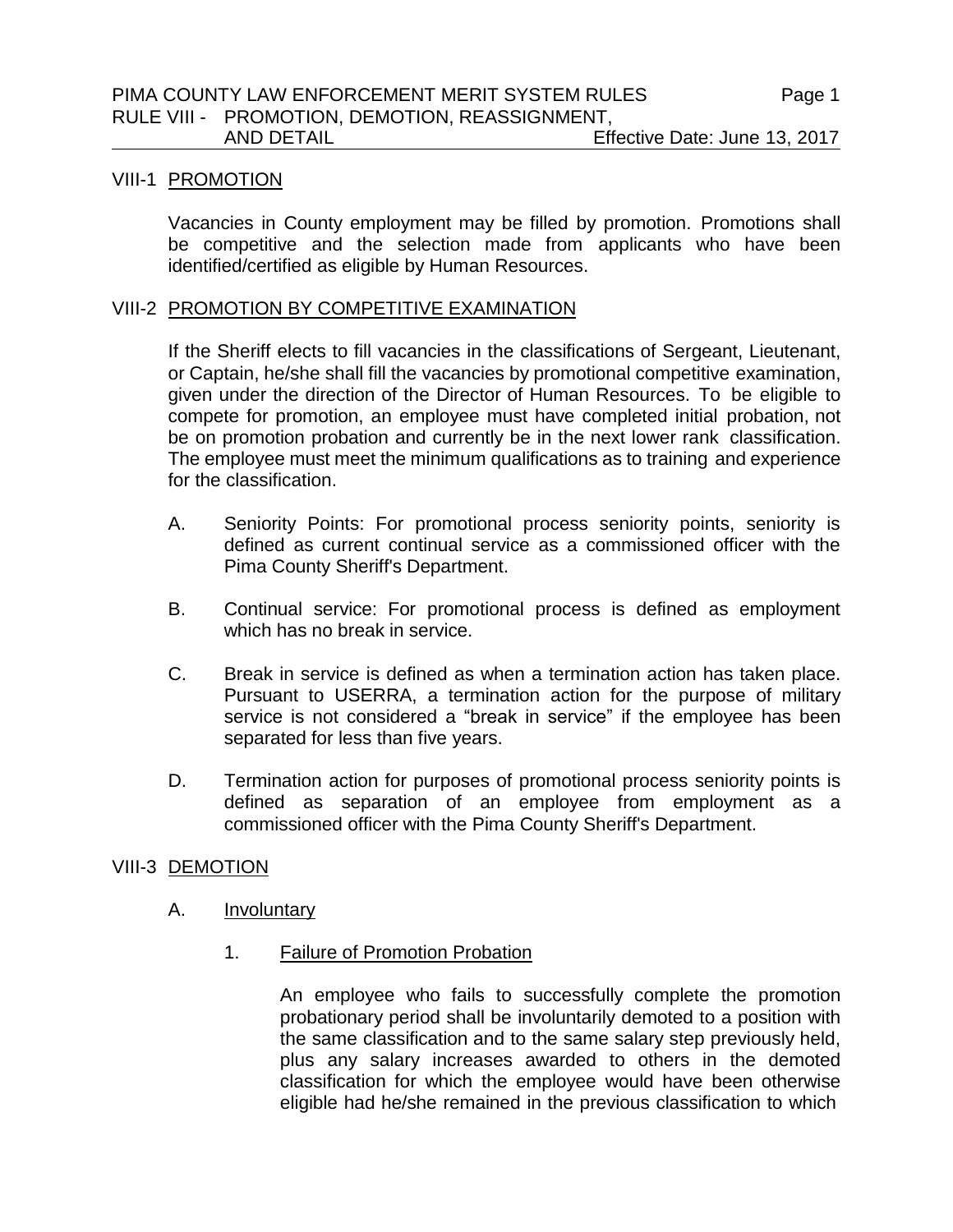- VIII-3 A. 1. demoted as determined by the appointing authority. An employee demoted under this Section shall have no right of appeal.
	- 2. Disciplinary Demotion

An employee may be involuntarily demoted for a disciplinary reason upon certification by Human Resources that the employee meets the minimum qualifications for that classification.

3. Notice of Demotion

The Sheriff shall furnish the employee with a written Notice of Demotion prior to or no later than the effective date of the demotion. The date of receipt must be documented. Copies of the Notice of Demotion shall be provided to Human Resources and (in the case of disciplinary demotion only), to the Clerk of the Board of Supervisors.

In the case of a disciplinary demotion, the Notice of Demotion shall contain specific reason(s) for the demotion in sufficient detail to inform the employee of the reason(s) for the action and shall advise the employee of the right to appeal the demotion to the Law Enforcement Merit System Council within ten (10) calendar days of presentation of notice. If all attempts to deliver the Notice of Demotion fail, the right to appeal expires seventeen (17) calendar days from the date of demotion.

- B. Voluntary
	- 1. If an employee submits a written request for a voluntary demotion within the Sheriff's Department, the Sheriff may make the demotion non-competitively upon certification by Human Resources that the employee meets the minimum qualifications. A copy of the employee's written request shall be provided to Human Resources. An employee demoted under this section shall have no right of appeal.
	- 2. An employee may voluntarily demote through the competitive process. The employee shall have no right of appeal.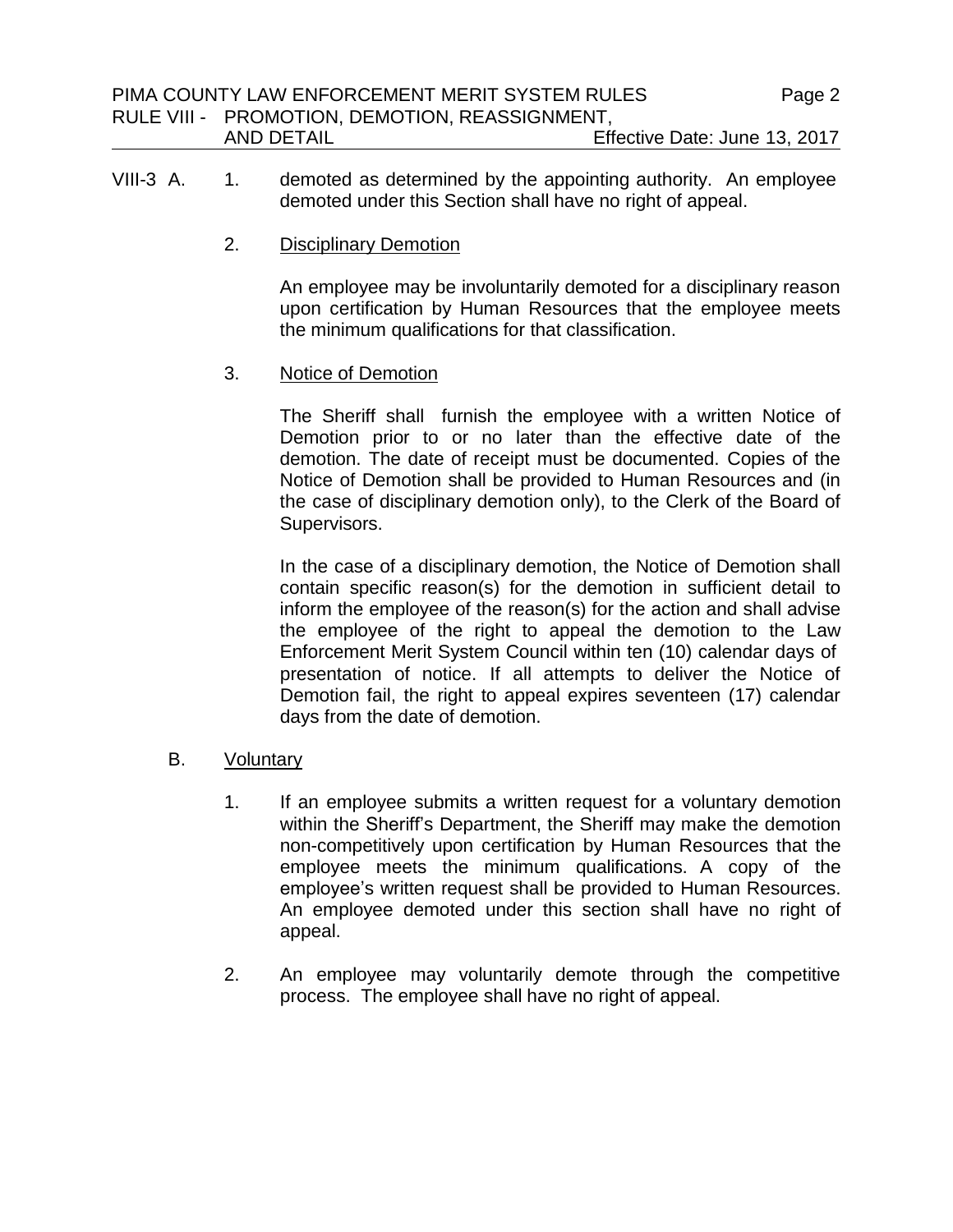### PIMA COUNTY LAW ENFORCEMENT MERIT SYSTEM RULES RULE VIII - PROMOTION, DEMOTION, REASSIGNMENT, AND DETAIL Effective Date: June 13, 2017

VIII-3 B. 3. If an employee sustains a job-related injury or illness which precludes working in the current classification, the Sheriff's Department may grant the employee a demotion non-competitively upon the request of the employee and certification by Human Resources that the employee meets the minimum qualifications. The employee must also meet the minimum medical requirements for the new position.

### VIII-4 REASSIGNMENT

The Sheriff has the authority to make reassignments within the department. Reassignments shall be reported to Human Resources.

### VIII-5 DETAIL

- A. When the services of an employee are needed temporarily for more than thirty (30) working days in a budgeted position within County employment other than the position to which regularly assigned, upon prior approval of the Director of Human Resources the employee may be detailed to that position for a period up to one (1) year. A competitive process shall be used to fill any detail which exceeds thirty (30) working days.
- B. When the services of an employee are needed temporarily for sixteen (16) to thirty (30) working days in a budgeted position, the Sheriff may detail an employee non-competitively to the special duty assignment.
- C. An employee is eligible for detail only if that employee meets the minimum qualifications of the classification as determined by Human Resources upon detailing or upon completion of the detail assignment.
- D. A detail to a budgeted position exempt from the Law Enforcement Merit System shall not result in abridgement of any rights the employee may have prior to detail.
- E. Exceptions to the conditions of a special detail may be authorized by the Director of Human Resources.

#### VIII-6 EFFECTIVE DATE

A. The effective date for actions defined in Rule VIII shall be the first day of the pay period following the Sheriff's approval, unless otherwise addressed in policy (To include item VIII-6 B below).The effective date for actions defined in Rule VIII not requiring the Sheriff's approval shall be the first day of a pay period.